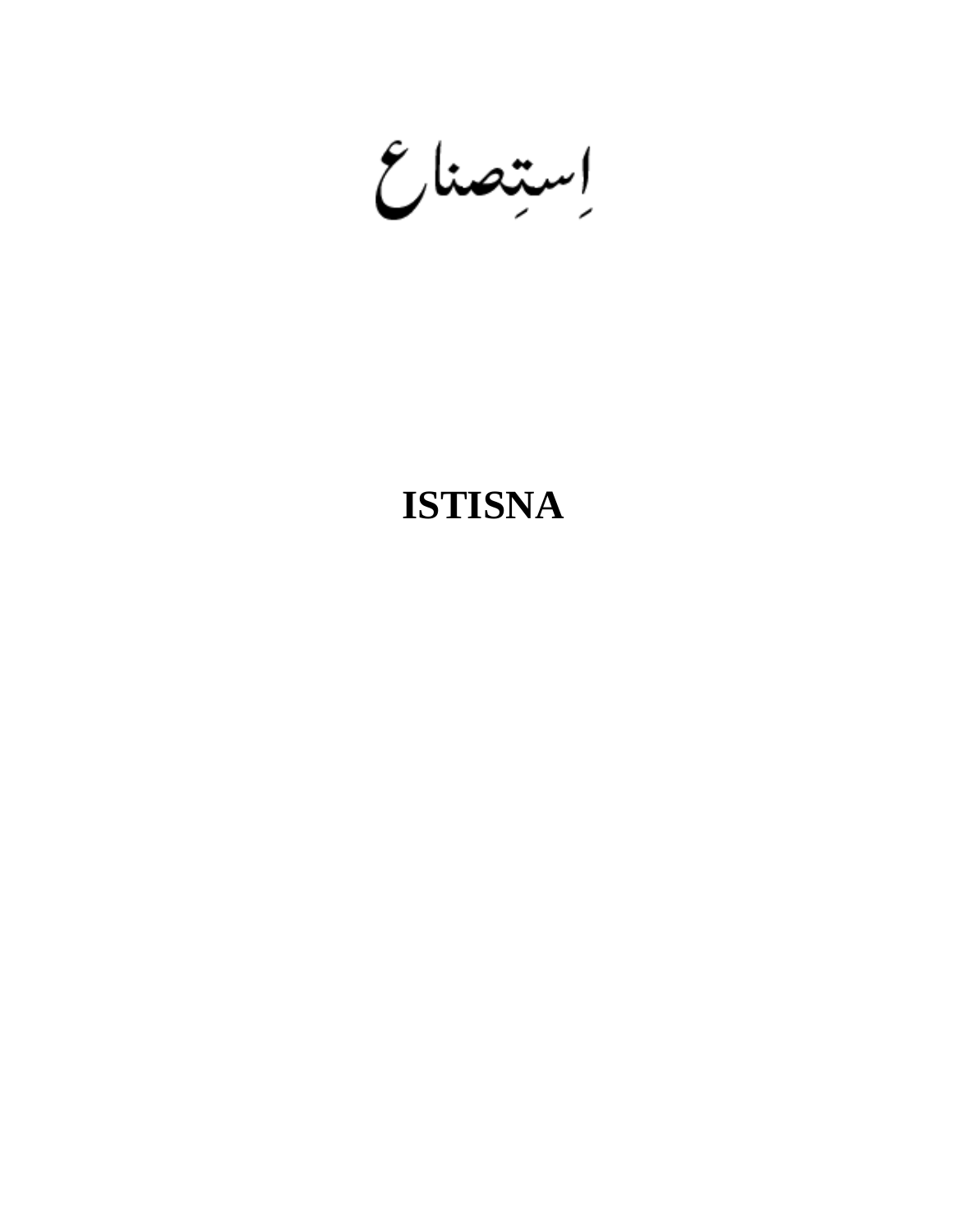#### **THIS ISTISNA AGREEMENT**

(the "Agreement") is made at\_\_\_\_\_on \_\_\_ day of \_\_\_\_\_ by and

#### **BETWEEN**

\_\_\_\_\_\_\_\_\_\_\_\_\_\_\_\_\_\_\_\_\_\_\_\_\_\_\_\_\_\_\_\_\_\_\_\_\_\_\_\_\_\_\_\_\_\_\_\_\_\_\_\_\_\_\_\_\_\_\_\_\_\_\_\_\_\_\_,(here

inafter referred to as the "**Manufacturer/Supplier**" which expression shall where the context so permits mean and include its successors in interest and permitted assigns) of the one part

#### **AND**

\_\_\_\_\_\_\_\_\_\_\_\_\_\_\_\_\_\_\_\_\_\_\_\_\_\_\_\_\_\_\_\_\_\_\_\_\_\_\_\_\_\_\_\_\_\_\_\_\_\_\_\_\_\_\_\_\_\_\_\_\_\_\_\_\_\_\_,(herein after referred to as the "**Modaraba**" which expression shall where the context so permits mean and include its successors in interest and assigns) of the other part

#### IT IS AGREED BY THE PARTIES as follows:

#### **1. PURPOSE AND DEFINITIONS**

**1.01** This Agreement sets out the terms and conditions upon and subject to which the Modaraba has agreed to have the Specified Goods manufactured from the Manufacturer/Supplier subject to the following terms and conditions:

**1.02** In this Agreement, unless the context otherwise requires:

**"Business Day"** means a day on which Modarabas are open for normal business in Pakistan;

**"Contract Price"** means Rs.\_\_\_\_\_\_\_\_, being the sum payable by the Modaraba to the Manufacturer/Supplier as price of the Goods to be manufactured by the Manufacturer/Supplier;

**"Event of Default"** means any of the events or circumstances described in Clause 09 hereto;

**"Goods"** means the Goods described in the clause 2.01 and the Appendix "A";

**"Goods Receiving Note"** means confirmation of receipt of Goods as set out in the Appendix **"B";** 

**"Indebtedness"** means any obligation of the Supplier for delivery of the Goods or for payment of any sum of money due or, payable under this Agreement;

**"License"** means any license, permission, authorization, registration, consent or approval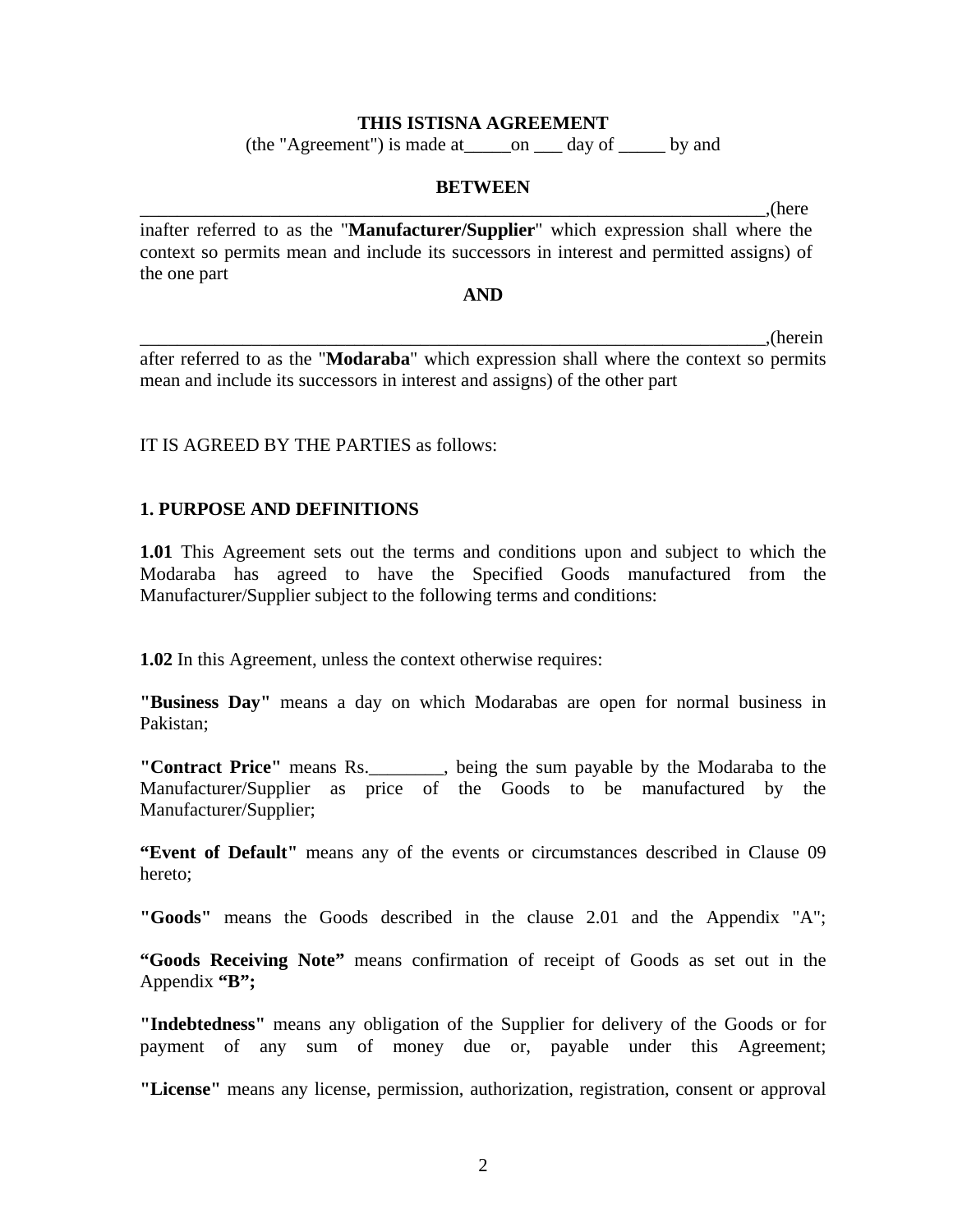granted to the Manufacturer/Supplier for the purpose of or relating to the conduct of its business;

**"Lien"** shall mean any mortgage, charge, pledge, hypothecation, security interest, lien, right of set-off, contractual restriction (such as negative covenants) and any other encumbrance;

**"Parties"** mean parties to this Agreement;

**"Principal Documents"** means this Agreement and the Security Documents;

**"Promissory Note"** is defined in Clause 3.01(b);

**"Prudential Regulations"** means Prudential Regulations or other regulations as are notified from time to time by SECP;

**"Security Documents"** and "**Security**" is defined in Clause 3.01;

**"Secured Assets"** means the following assets of the Manufacturer/Supplier; [insert description of assets in respect of which charge/mortgage may be created];

**"Rupees"** or "Rs." means the lawful currency of Pakistan;

**"SECP"** means the Securities and Exchange Commission of Pakistan established under the Securities & Exchange Commission of Pakistan Act, 1997 and includes any successors thereto;

**"Title"** means such title or other interest in the Goods as the Modaraba receives from the Manufacturer/Supplier;

**"Taxes"** includes all present and future taxes (including central excise duty and sales tax), levies, imposts, duties, stamp duties, penalties, fees or charges of whatever nature together with delayed payment charges thereon and penalties in respect thereof and "Taxation" shall be construed accordingly;

**"Written Offer"** means the Offer made by the Manufacturer/Supplier to the Modaraba as per Appendix **"A"**.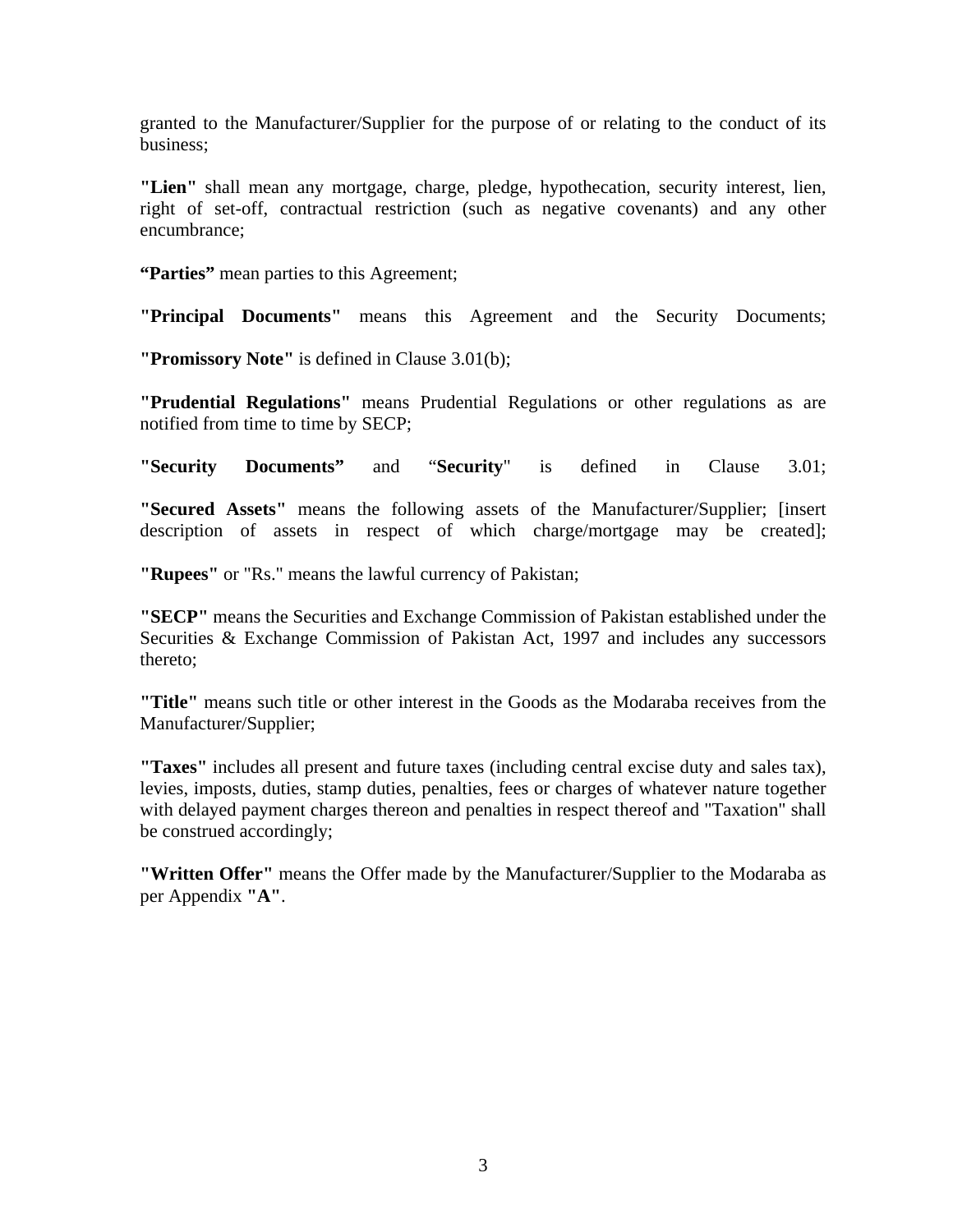- **1.03** Clause headings and the table of contents are inserted for convenience of reference only and shall be ignored in the interpretation of this Agreement. In this Agreement, unless the context otherwise requires, references to Clauses and Appendices are to be construed as references to the clauses of, and Appendices to, this Agreement and references to this Agreement include its appendices; words importing the plural shall include the singular and vice versa and reference to a person shall be construed as including references to an individual, firm, institution, corporation, unincorporated body of persons or any state or any agency thereof.
- **1.04** The Appendices to this Agreement shall form an integral part of this Agreement.

## **2. MANUFACTURE OF GOODS**

**2.01** The Manufacturer/Supplier hereby agrees to manufacture or cause to manufacture the Goods described below on Istisna for the Modaraba to be delivered as per schedule set out in clause 2.04:

[Insert description of the Goods with specifications, quantity quality and respective contract price]

**2.02** The Contract Price shall subject to the provisions of clause 5 hereof, be paid by the Modaraba as per the following schedule:

| Within ______ days of signing this Agreement | Rs. [insert amount] |
|----------------------------------------------|---------------------|
| On [insert date]                             |                     |
| On [insert date]                             |                     |
| On [insert date]                             |                     |
| On delivery                                  |                     |
| <b>TOTAL</b>                                 |                     |

- **2.03** The Manufacturer/Supplier agrees that the Contract Price is fixed at the amount stated in clause 2.02 and shall not be revised except by mutual consent, in writing, of the parties hereto due to any reason whatsoever including the Force Majeure events, if any;
- **2.04** The delivery of the Goods shall be according to the following schedule:

**Description of Goods Date: Quantity**

**2.05** The Goods shall remain at the risk of the Manufacturer/Supplier until they are delivered to the point of delivery and have been inspected and accepted by the Modaraba, immediately after which, all risks in respect of the Goods shall be passed on to the Modaraba: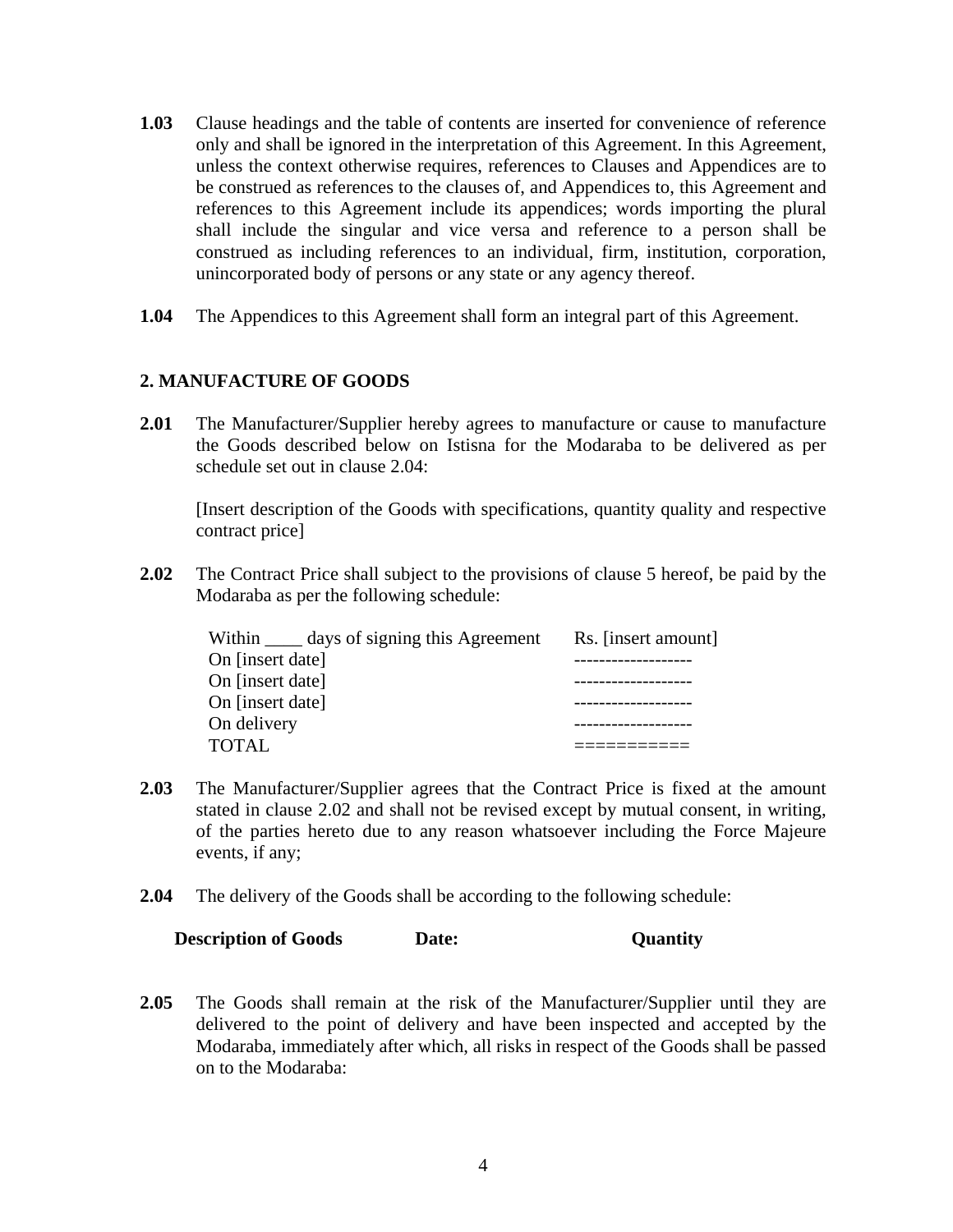## **3. SECURITY**

- **3.01** As security for the performance of this Agreement by the Manufacturer/Supplier under this Agreement, the Manufacturer/Supplier shall:
	- **(a)** Furnish to the Modaraba a collateral (s), substantially in the form and substance attached hereto as \_\_\_\_\_\_, (the "\_\_\_\_\_\_\_");
	- **(b)** Execute such further deeds and documents as may from time to time be required by the Modaraba for the purpose of more fully securing and or perfecting the security created in favour of the Modaraba; and
	- **(c)** Create such other securities to secure the Manufacturer's/Supplier's obligations under the Principal Documents as the parties, hereto, may by mutual consent agree from time to time. **(The above are hereinafter collectively referred to as the "Security").**
- **3.02** In addition to above, the Manufacturer/Supplier shall execute a demand promissory note in favour of the Modaraba for the amount of the Contract Price (the "Promissory Note");

(The Security and the Promissory Note are hereinafter collectively referred to as the **"Security Documents")**

## **4. FEES AND EXPENSES**

It is understood each party shall bear the fees and expenses incurred from its own account:

- **(i)** in connection with the negotiation, preparation and execution of the Principal Documents and of amendment or extension of or the granting of any waiver or consent under the Principal Documents and
- **(ii)** in contemplation of or otherwise in connection with, the enforcement of, or preservation of any rights under the Principal Documents

#### **5. PAYMENT OF CONTRACT PRICE**

5.01 Payments to be made to the Manufacturer/Supplier under this Agreement shall be made after adjustment of such withholding that the Modaraba is required to deduct under various laws in force. The Modaraba shall promptly deliver to the Manufacturer/Supplier any receipts, certificates or other proof evidencing the amounts (if any) paid or payable in respect of any deduction or withholding as aforesaid;

5.02 Purchase/selling price shall be ascertained through an independent party/surveyor at the time of execution of Istisna contract. However, sale price may be fixed at the time of execution of contract or at the time of its conclusion.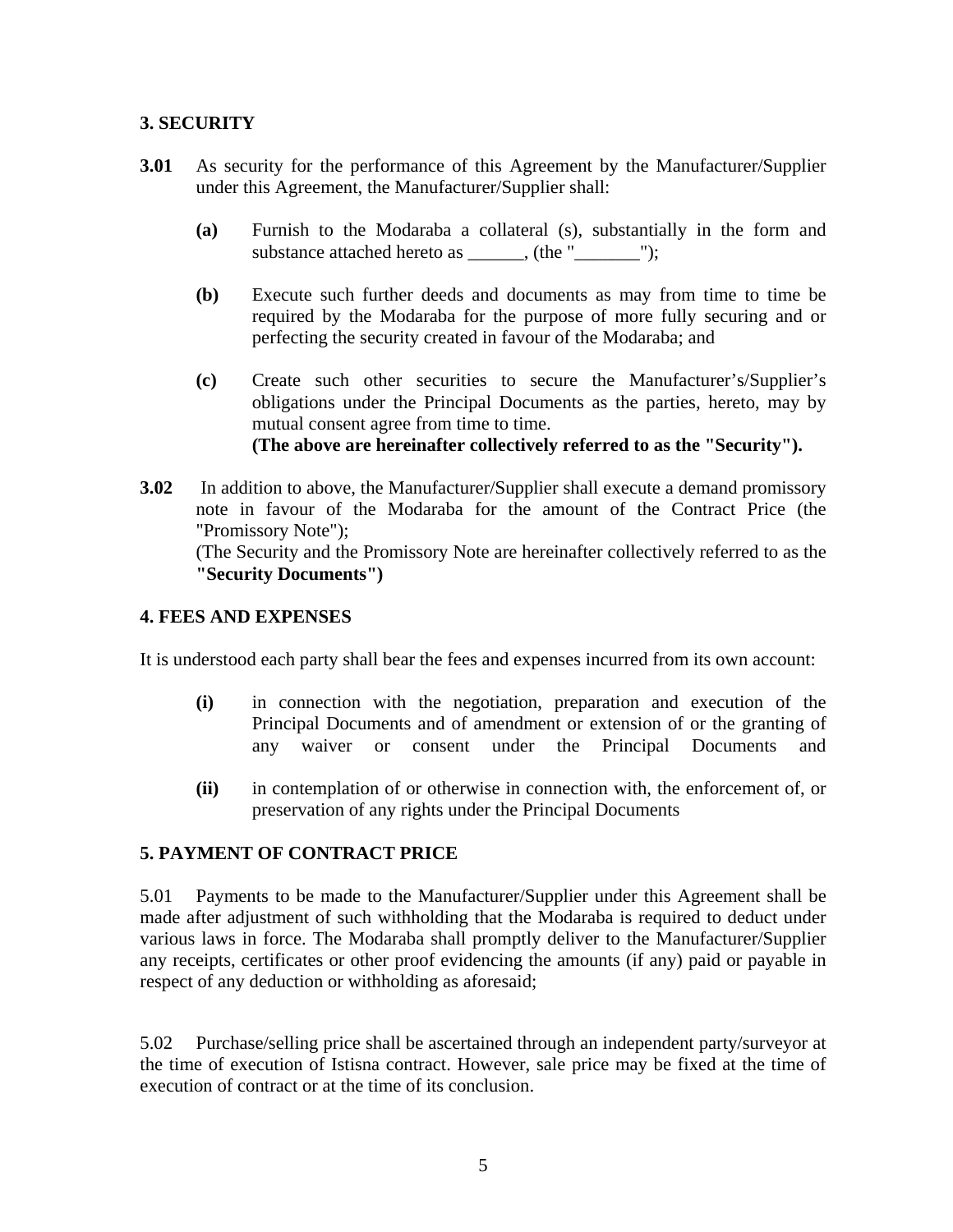#### **6. REPRESENTATIONS AND WARRANTIES**

- **a)** The financial statements together with the notes to the accounts and all contingent liabilities and assets that are disclosed therein represent a true and fair financial position of the business and to the best of the knowledge of the Manufacturer/Supplier, its directors and principal officers and there are no material omissions and or mis-representations;
- **b)** All requisite corporate and regulatory approvals required to be obtained by the Manufacturer/Supplier in order to enter into the Principal Documents are in full force and effect
- **c)** No material litigation, arbitration or administrative proceedings is pending or threatened against the Manufacturer/Supplier or any of its assets;
- **d)** It shall inform the Modaraba within ---------- Business Days of an event or happening which may have an adverse effect on the financial position of the Manufacturer/Supplier, whether such an event is recorded in the financial statements or not as per applicable International Accounting Standards[, as applicable in Pakistan].

## **7. UNDERTAKING**

- **7.01** The Manufacturer/Supplier covenants to and undertakes with the Modaraba that so long as it remains obliged under this Agreement:
	- **a.** It shall inform the Modaraba of any Event of Default or any event, which with the giving of notice or lapse of time or both would constitute an Event of Default forthwith upon becoming aware thereof;
	- **b.** The Manufacturer/Supplier shall do all such things and execute all such documents which in the judgment of the Modaraba may be necessary to; (i) enable the Modaraba to assign or otherwise transfer the liability of the Manufacturer/Supplier in respect of the Contract Price to any creditor of the Modaraba or to any third party as the Modaraba may deem fit at its entire discretion; (ii) create and perfect the Security; (iii) maintain the Security in full force and effect at all times including the priority thereof; (iv) maintain, insure and pay all Taxes assessed in respect of the Secured Assets and protect and enforce its rights and title, and the rights of the Modaraba in respect of the Secured Assets, and; (v) preserve and protect the Secured Assets. The Manufacturer/Supplier shall at its own expense cause to be delivered to the Modaraba such other documentation and legal opinion(s) as the Modaraba may reasonably require from time to time in respect of the foregoing;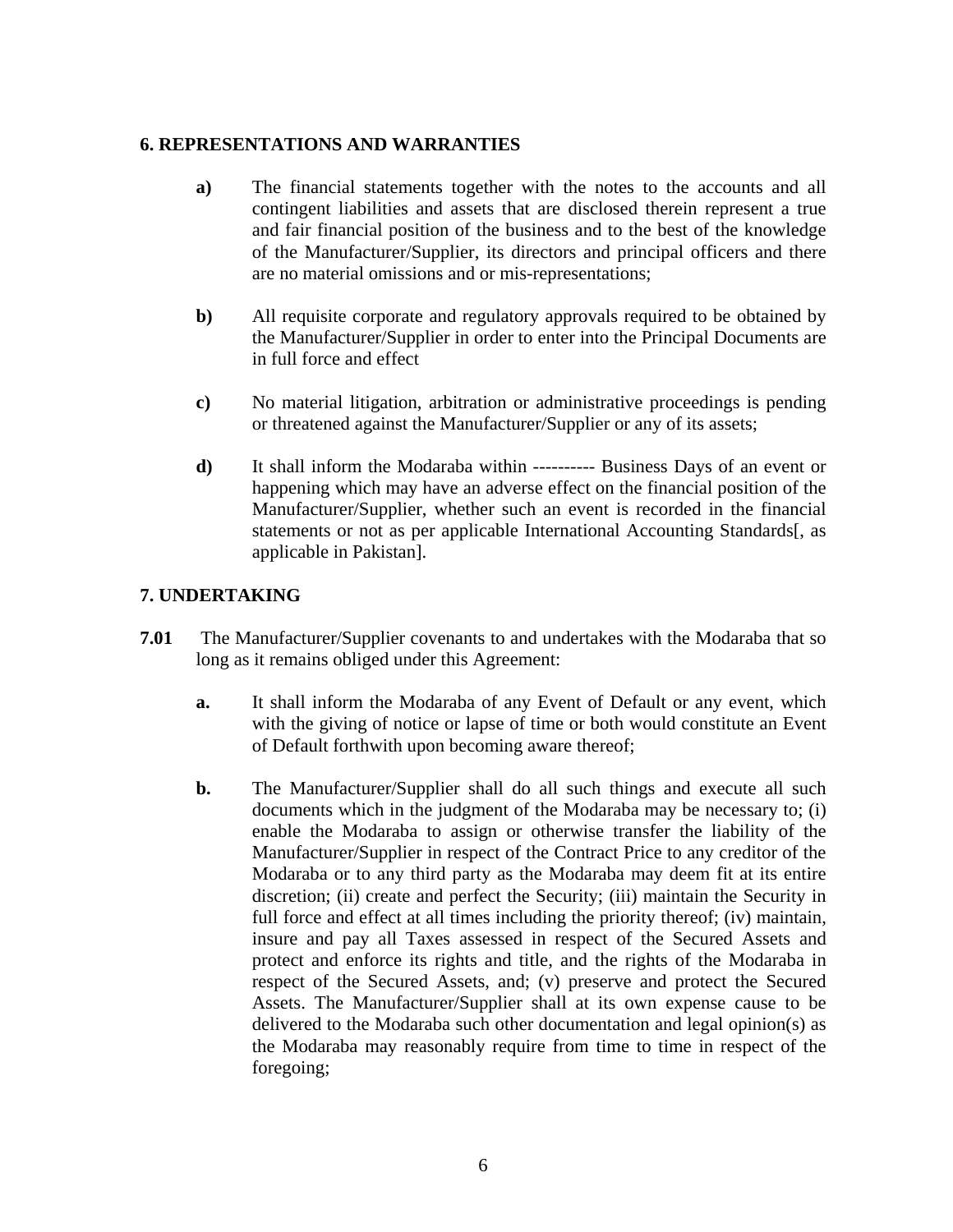- **c.** It will satisfactorily insure all its insurable assets with reputable companies offering protection under the Islamic concept of Takaful. Until the Islamic insurance concept of Takaful is not available the Secured Assets shall be comprehensively insured (with a reputable insurance company to the satisfaction of the Modaraba) against all insurable risks, which may include fire, arson, theft, accidents, collision, body and engine damage, vandalism, riots and acts of terrorism, and to assign all policies of insurance in favour of the Modaraba to the extent of the amount from time to time due under this Agreement, and to cause the notice of the interest of the Modaraba to be noted on the policies of insurance, and to punctually pay the premium due for such insurance's and to contemporaneously therewith deliver the premium receipts to the Modaraba. Should the Manufacturer/Supplier fail to insure or keep insured the Secured Assets and/or to deliver such policies and premium receipts to the Modaraba, then it shall be lawful for the Modaraba but not obligatory to pay such premia and to keep the Secured Assets so insured and all cost charges and expenses incurred by it for the purpose shall be charged to the Manufacturer/Supplier and shall be paid by the Manufacturer/Supplier to the Modarabas within five (5) days of a demand being made by the Modaraba. The Manufacturer/Supplier expressly agrees that the Modaraba shall be entitled to adjust, settle or compromise any dispute with the insurance company(ies) and the insurance arising under or in connection with the policies of insurance and such adjustments/compromises or settlements shall be binding on the Manufacturer/Supplier and the Modaraba shall be entitled to appropriate and adjust the amount, if any received, under the aforesaid policy or policies towards part or full satisfaction of the Manufacturer/Supplier's indebtedness arising out of the above arrangements and the Manufacturer/Supplier shall not raise any question or objection that larger sums might or should have been received under the aforesaid policy nor the Manufacturer/Supplier shall dispute its liability(ies) for the balance remaining due after such payment/adjustment;
- **d.** Except as required in the normal operation of its business, the Manufacturer/Supplier shall not, without the written consent of the Modaraba, sell, transfer, lease or otherwise dispose of all or a sizeable part of its assets, or undertake or permit any merger, consolidation, dismantling or re organization which would materially affect the Manufacturer/Supplier's ability to perform its obligations under any of the Principal Documents;
- **e.** The Manufacturer/Supplier shall not (and shall not agree to), except with the written consent of the Modaraba, create, incur, assume or suffer to exist any Lien whatsoever upon or with respect to the Secured Assets and any other assets and properties owned by the Manufacturer/Supplier which may rank superior, pari passu or inferior to the security created or to be created in favour of the Modaraba pursuant to the Principal Documents;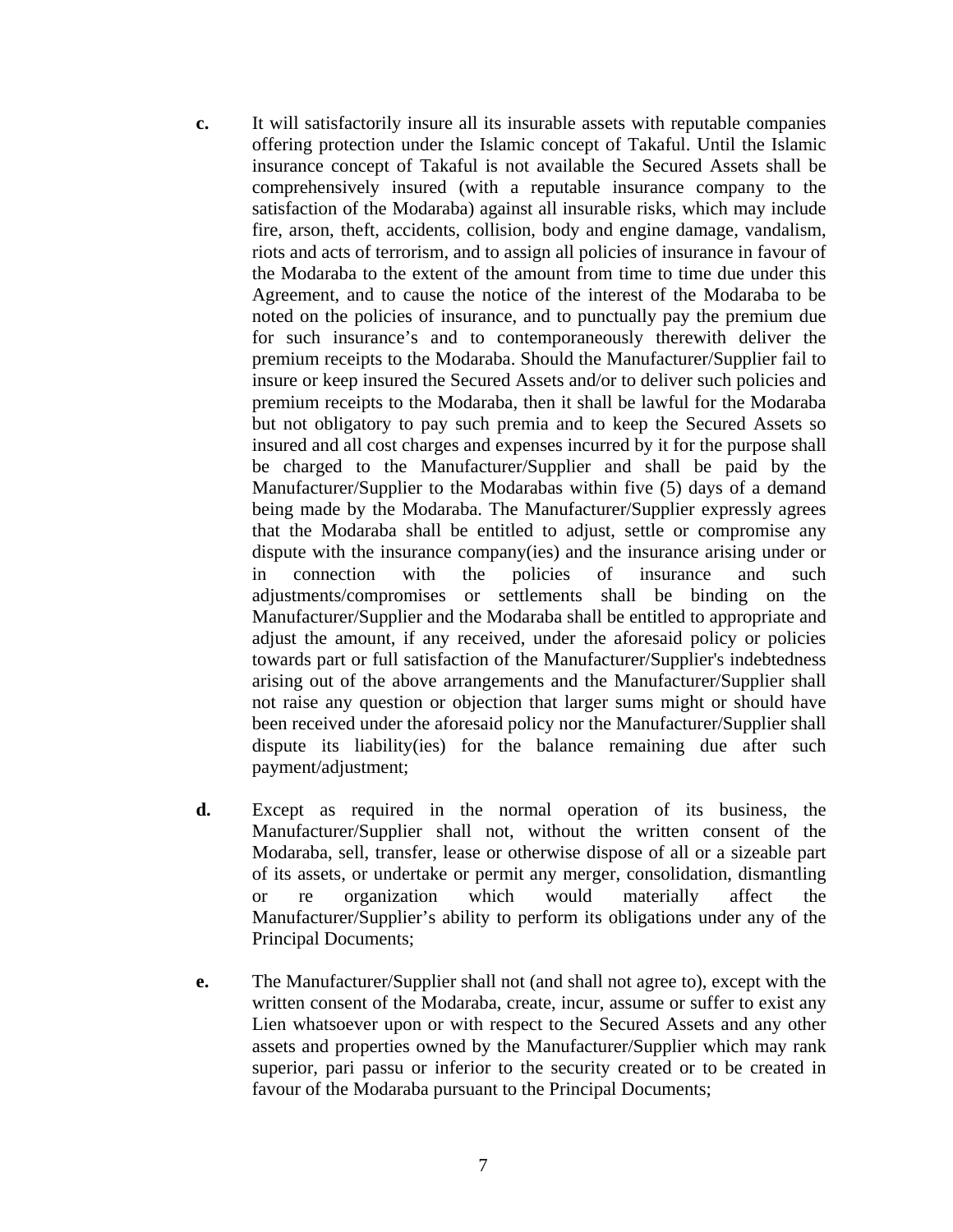**f.** It shall forthwith inform the Modaraba of:

**i)** Any event or factor, any litigation or proceedings pending or threatened against the Manufacturer/Supplier which could materially and adversely affect or be likely to materially and adversely affect: (A) the financial condition of the Manufacturer/Supplier; (B) business or operations of the Manufacturer/Supplier; and (C) the Manufacturer/Supplier's ability to meet its obligations when due under any of the Principal Documents, (D) expiry or cancellation of a material patent, copy right or license, (E) cancellation or termination of a material trade agreement;

**ii)** Any change in the directors or management of the Manufacturer/Supplier;

**iii)** Any actual or proposed termination, rescission, discharge (otherwise than by performance), amendment or waiver or indulgence under any material provision of any of the Principal Documents;

**iv)** Any material notice or correspondence received or initiated by the Manufacturer/Supplier relating to the License, consent or authorization necessary for the performance by the Manufacturer/Supplier of its obligations under any of the Principal Documents

#### **8. CONDITIONS PRECEDENT**

- **8.01** The obligation of the Modaraba to purchase the Goods under this Istisna Contract shall be subject to the receipt by the Modaraba (in form and substance acceptable to the Modaraba), at least \_\_\_ Business Days prior to the first date on which the payment is to be made in accordance with clause 2.02 above, of:
	- **(a)** Documentary evidence that::

**(i)** This Agreement has been executed and delivered by the Manufacturer/Supplier;

**(ii)** The Manufacturer/Supplier's representatives are duly empowered to sign the Principal Documents for and on behalf of the Manufacturer/Supplier and to enter into the covenants and undertakings set out herein or which arise as a consequence of the Manufacturer/Supplier entering into the Principal Documents;

**(iii)** The Manufacturer/Supplier has taken all necessary steps and executed all documents required under or pursuant to the Principal Documents or any documents creating or evidencing the Security in favor of the Modaraba and has perfected the Security as required by the Modaraba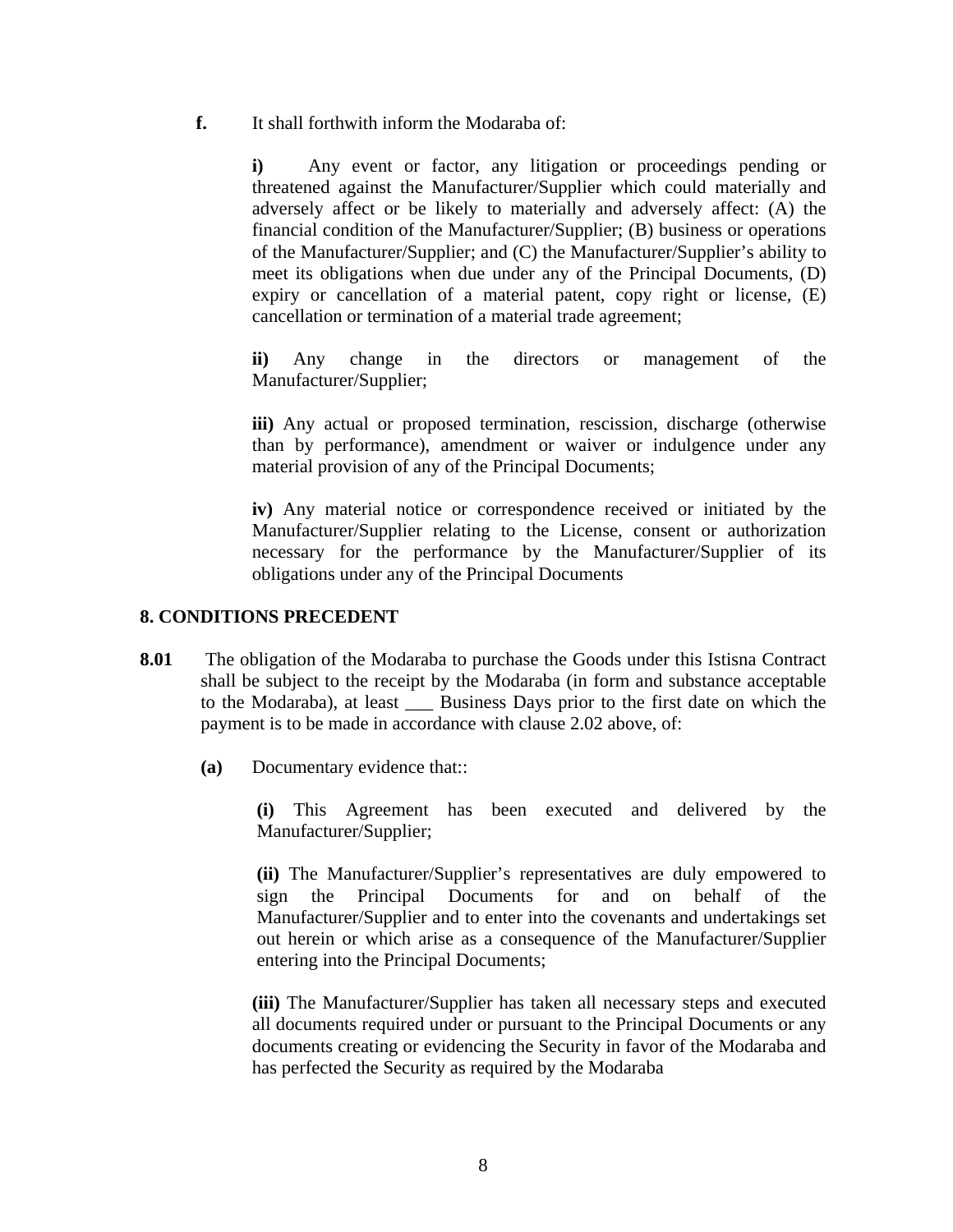- **(b)** Certified copy(ies)of the Memorandum and Articles of Association of the Manufacturer/Supplier.
- **(c)** Certified copies of the Manufacturer/Supplier's audited financial statements for the last vears
- **(d)** The Written Offer and Cost Estimate;
- **8.02** The obligation of the Modaraba to purchase the Goods shall be further subject to the fulfillment of the following conditions:
	- **(a)** The purchase of the Goods under this Istisna Agreement shall not result in any breach of any law or existing Agreement;
	- **(b)** The Security has been validly created, perfected and is subsisting in terms of this Agreement;
	- **(c)** The Modaraba has received such other documents as it may reasonably request in respect of sale of Goods and their necessity for the conduct of the Manufacturer/Suppliers' business;
	- **(d)** No event or circumstance which constitutes or which with the giving of notice or lapse of time or both would constitute an Event of Default shall have occurred and be continuing or is likely to occur and that the payment of the Contract Price shall not result in the occurrence of any Event of Default::
	- **(e)** Delivery by the Manufacturer/Supplier to the Modaraba of a true and complete extract of all relevant parts of the minutes of a duly convened meeting of its Board of Directors approving the Principal Documents and granting the necessary authorizations for entering into, execution and delivery of the Principal Documents which shall be duly signed and certified by the person authorized by the Board of Directors'; and
	- **(f)** All fees, commission, expenses required to be paid by the Manufacturer/Supplier have been received by the Modaraba.
- **8.03** Any condition precedent set forth in this Clause 8 may be waived and or modified by the mutual written consent of the parties hereto.

#### **9. EVENTS OF DEFAULT AND TERMINATION**

- **9.01** There shall be an Event of Default if in the opinion of the Modaraba:
	- **a)** The Manufacturer/Supplier fails to deliver the Goods as per delivery schedule agreed under this Agreement;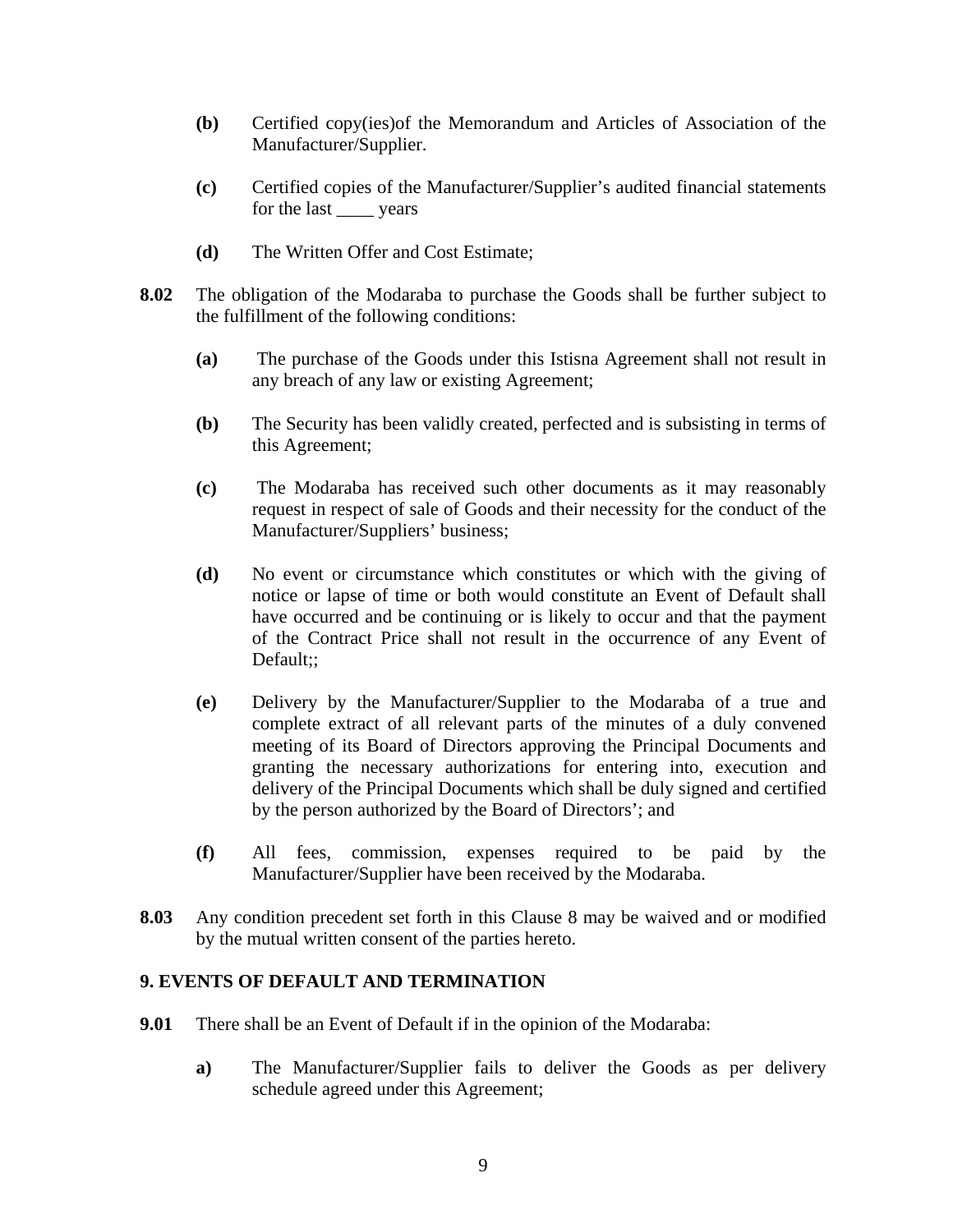- **b)** Any representation or warranty made or deemed to be made or repeated by the Manufacturer/Supplier in or pursuant to the Principal Documents or in any document delivered under this Agreement is found to be incorrect;
- **c**) Any Indebtedness of the Manufacturer/Supplier in excess of Rs. (Rupees only) is not paid when due or becomes due or capable of being declared due;
- **d)** Any authority of or registration with governmental or public bodies or courts required by the Manufacturer/Supplier in connection with the execution, delivery, performance, validity, enforceability or admissibility in evidence of the Principal Documents are modified in a manner unacceptable to the Modaraba or is not granted or is revoked or otherwise ceases to be in full force and effect;
- **e)** The total interruption or cessation of the business activities of the Manufacturer/Supplier;
- **f)** Any costs, charges and expenses under the Principal Documents shall remain unpaid for a period of \_\_\_\_\_\_\_ days after notice of demand in that behalf has been received by the Manufacturer/Supplier from the Modaraba;
- **9.02** Notwithstanding anything contained herein, the Modaraba may without prejudice to any of its other rights, at any time after the happening of an Event of Default by notice to the Manufacturer/Supplier declare that:
	- **a)** The obligation of the Modaraba to take delivery of the Goods from the Manufacturer/Supplier and pay the Contract Price to the Manufacturer/Supplier shall be terminated, forthwith; and/or
	- **b)** The entire amount of the Contract Price or such part thereof against which the Goods have not been delivered to the Modaraba by the Manufacturer/Supplier along with all other costs, charges, expenses and damages etc. and any other amounts paid to the Manufacturer/Supplier under this Agreement shall forthwith become due and refundable.

#### **10. PENALTY**

- **10.01** Where the Manufacturer/Supplier fails to deliver the Goods required to be delivered to the Modaraba under the Principal Documents and are not delivered by the Delivery Date, the Contract Price will be reduced by Rs. \_\_\_\_\_\_ per day unless an extension is mutually agreed.
- **10.02** When any amount is required to be paid by the Manufacturer/Supplier and is not paid by the specified date, the Manufacturer/Supplier hereby undertakes to pay directly to the Charity Fund, constituted by the Modaraba, a sum calculated @ ------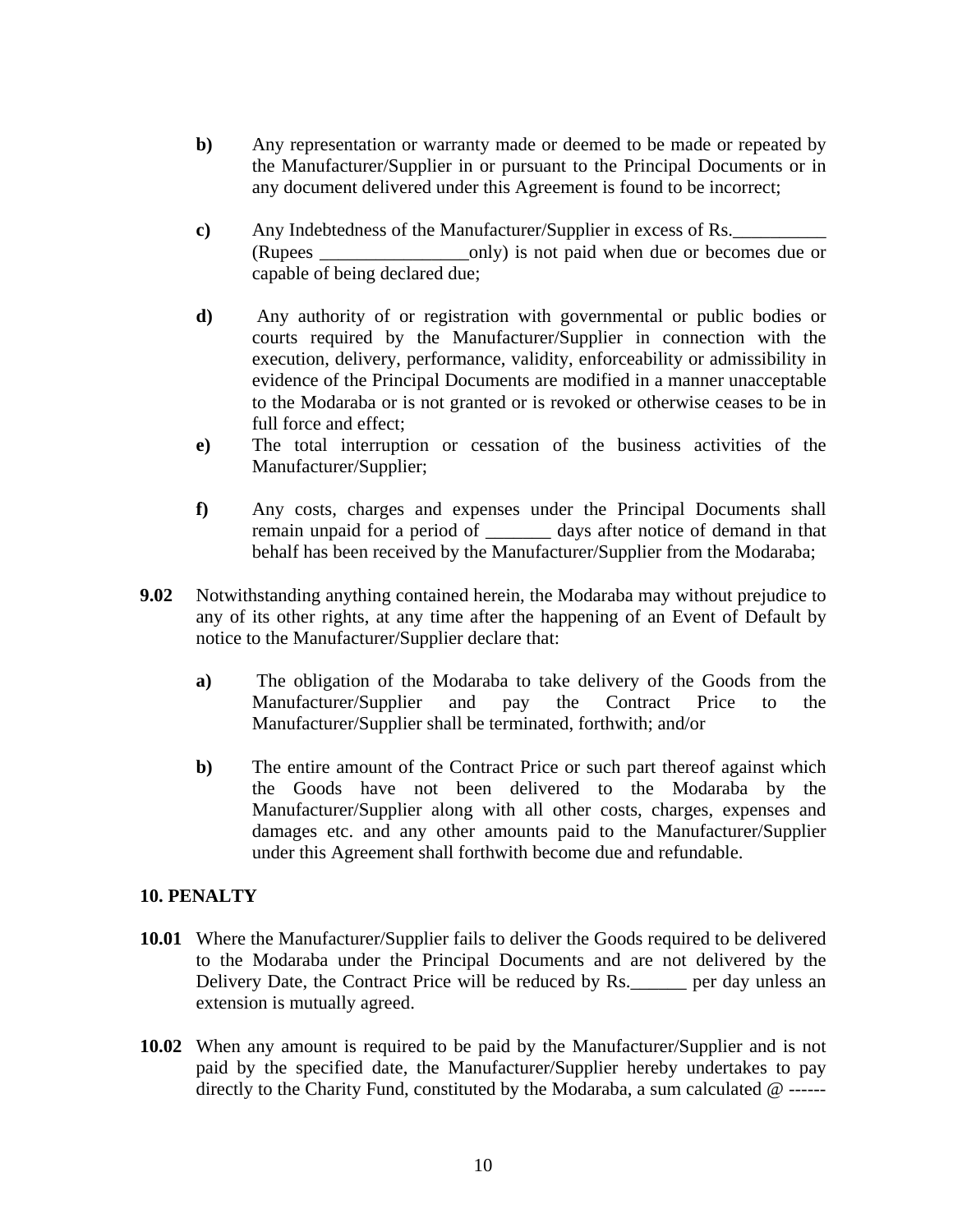% per annum of the total amount payable for the entire period of default. Payment by the Manufacturer/Supplier to the Charity Fund shall be used at the absolute discretion of the Modaraba, exclusively for the purposes of approved charity.

## **10.03** In case

- **(i)** any amount(s) due under clause 10.02 above, including the amount undertaken to be paid directly to the Charity Fund, by the Manufacturer/Supplier is/ are not paid by him within the specified period, or
- **(ii)** the Manufacturer/Supplier delays the payment of any amount due under the Principal Documents and/or the payment of amount to the Charity Fund as envisaged under Clause 10.02 above, as a result of which any direct or indirect costs are incurred by the Modaraba, the Modaraba shall have the right to approach a competent Court
	- **(a)** for recovery of any amounts remaining unpaid as well as
	- **(b)** imposing of a penalty on the Manufacturer/Supplier and awarding of solatium to the Modaraba. In this regard the Manufacturer/Supplier is aware and acknowledges that notwithstanding the amount paid by the Manufacturer/Supplier to the Charity Fund of the Modaraba, the Court has the power to impose penalty, at its discretion, and from the amount of such penalty, a smaller or bigger part, depending upon the circumstances, can be awarded as solatium to the Modaraba, determined on the basis of direct and indirect costs incurred by the Modaraba, other than the opportunity cost.

#### **11. INDEMNITIES**

The Manufacturer/Supplier acknowledges that in case of any breach of this Agreement the Modaraba may suffer losses. The Manufacturer/Supplier shall, therefore, indemnify the Modaraba against any expense which the Modaraba shall prove as rightly sustained or incurred by it as a consequence of

- **(i)** any default in payment by the Manufacturer/Supplier of any sum under the Principal Documents when due,
- **(ii)** the occurrence of any Event of Default, and
- **(iii)** arising out of an misrepresentation

#### **12. INCREASED COSTS**

If any law or regulation or any order of any court, tribunal or authority has the effect of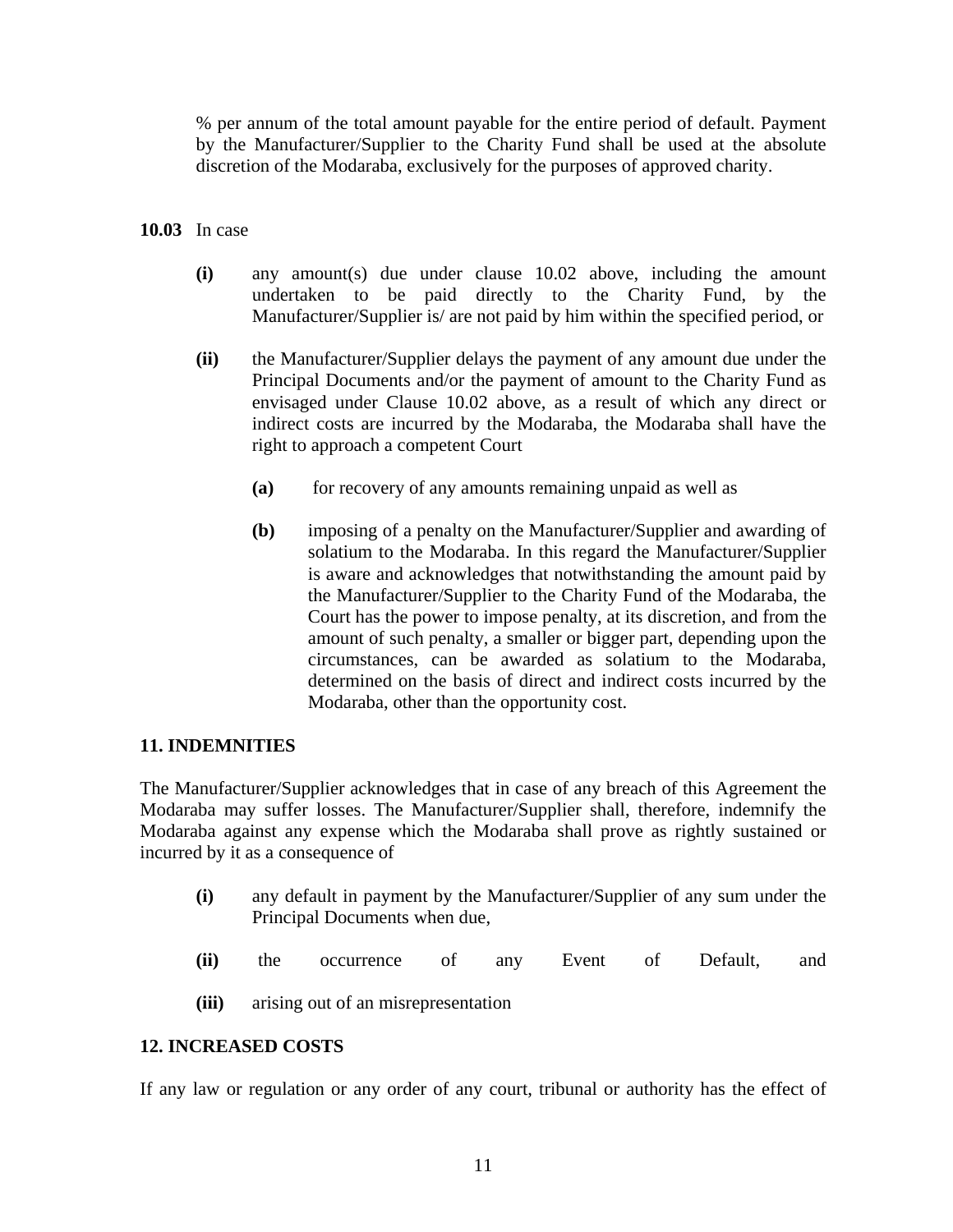subjecting the Modaraba to Taxes or changes the basis or rate of Taxation with respect to any payment under this Agreement (other than Taxes or Taxation on the overall income of the Modaraba), the same shall be borne by the Manufacturer/Supplier. No additional amount will be demanded or become payable by Modaraba;

## **13. SET-OFF**

The Manufacturer/Supplier authorizes the Modaraba to apply any credit balance to which the Manufacturer/Supplier is entitled or any amount which is payable by the Modaraba to the Manufacturer/Supplier at any time in or towards partial or total satisfaction of any sum which may be due from or payable by the Manufacturer/Supplier to the Modaraba under this Agreement including the Contract Price in the event of the Manufacturer/Supplier failing to meet the delivery schedule as given in clause 2.04 above or the Contract Price has become due and/or payable to the Modaraba under this Agreement.

#### **14. ASSIGNMENT**

- **14.01** This Agreement shall be binding upon and inure to the benefit of and be enforceable by the Modaraba, the Manufacturer/Supplier and respective successors permitted assigns and transferees of the parties hereto, provided that the Manufacturer/Supplier shall not assign or transfer any of its rights or obligations under this Agreement without the written consent of the Modaraba. The Modaraba may assign all or any part of its rights or transfer all or any part of its obligations and/or commitments under this Agreement to any Modaraba, financial institution or other person. The Manufacturer/Supplier shall not be liable for the costs of the assignment and/or transfer of commitments hereunder by the Modaraba. If the Modaraba assigns all or any part of its rights or transfers all or any part of its obligations and commitments as provided in this Clause, all relevant references in this Agreement to the Modaraba shall thereafter be construed as a reference to the Modaraba and/or its assignee(s) or transferee(s) (as the case may be) to the extent of their respective interests.
- **14.02** The Modaraba may disclose to a potential assignee or transferee or to any other person who may propose entering into contractual relations with the Modaraba in relation to this Agreement such information about the Manufacturer/Supplier as the Modaraba shall consider appropriate.

#### **15. FORCE MAJEURE**

Any delays in or failure by a Party hereto in the performance hereunder if and to the extent it is caused by the occurrences or circumstances beyond such Party's reasonable control, including but not limited to, acts of God, fire, strikes or other labor disturbances, riots, civil commotion, war (declared or not) sabotage, any other causes, similar to those herein specified which cannot be controlled by such Party. The Party affected by such events shall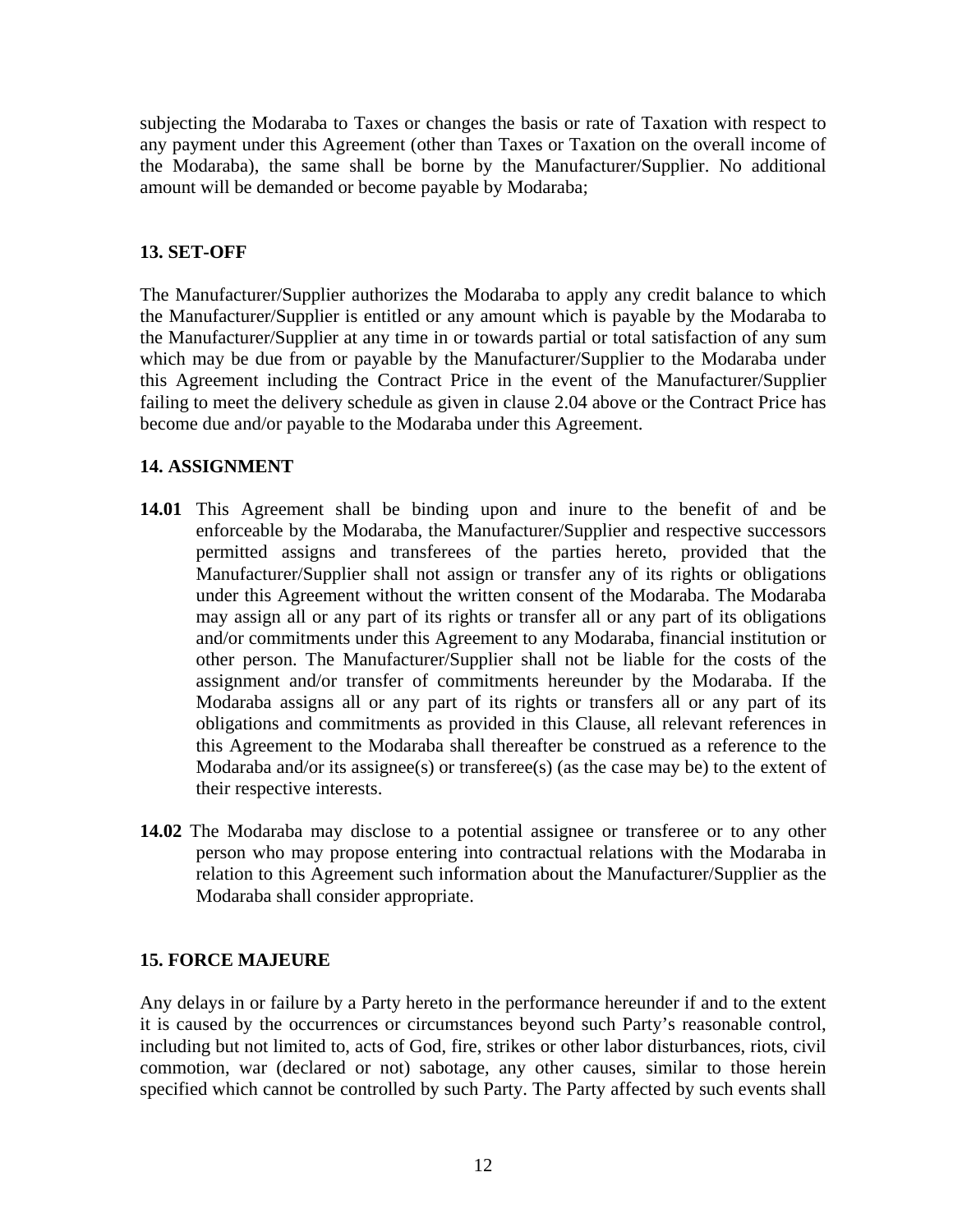promptly inform the other Party of the occurrence of such events and shall furnish proof of details of the occurrence and reasons for its non-performance of whole or part of this Agreement. The parties shall consult each other to decide whether to terminate this Agreement or to discharge part of the obligations of the affected Party or extend its obligations on a best effort and on an arm's length basis.

## **16. GENERAL**

- **16.01** No failure or delay on the part of the Modaraba to exercise any power, right or remedy under this Agreement shall operate as a waiver thereof nor shall a partial exercise by the Modaraba of any power right or remedy preclude any other or further exercise thereof or the exercise of any other power right or remedy. The remedies provided in this Agreement are cumulative and are not exclusive of any remedies provided by law;
- **16.02** This Agreement represents the entire Agreement and understanding between the Parties in relation to the subject matter and no amendment or modification to this Agreement will be effective or binding unless it is in writing, signed by both Parties and refers to this Agreement;
- **16.03** This Agreement is governed by and shall be construed in accordance with the Pakistani law. All competent courts at shall have the non-exclusive jurisdiction to hear and determine any action, claim or proceedings arising out of or in connection with this Agreement.
- **16.04** Nothing contained herein shall prejudice or otherwise affect the rights and remedies that may otherwise be available under law to the parties.
- **16.05** Any reconstruction, division, reorganization or change in the constitution of the Modaraba or its absorption in or amalgamation with any other person or the acquisition of all or part of its undertaking by any other person shall not in any way prejudice or affect its rights hereunder.
- **16.06** This agreement may be amended or any term or condition waived only in writing executed by persons duly authorized, provided that no term or condition which has the effect of materiality altering the agreement or which is otherwise repugnant to *Shariah* shall be added, deleted or waived.
- **16.07** The two parties agree that any notice or communication required or permitted by this Agreement shall be deemed to have been given to the other party seven days after the same has been posted by registered mail or the next Business Day if given by a facsimile message to telex or by any other electronic means, or the next Business Day as counted from the date of delivery if delivered by courier mail;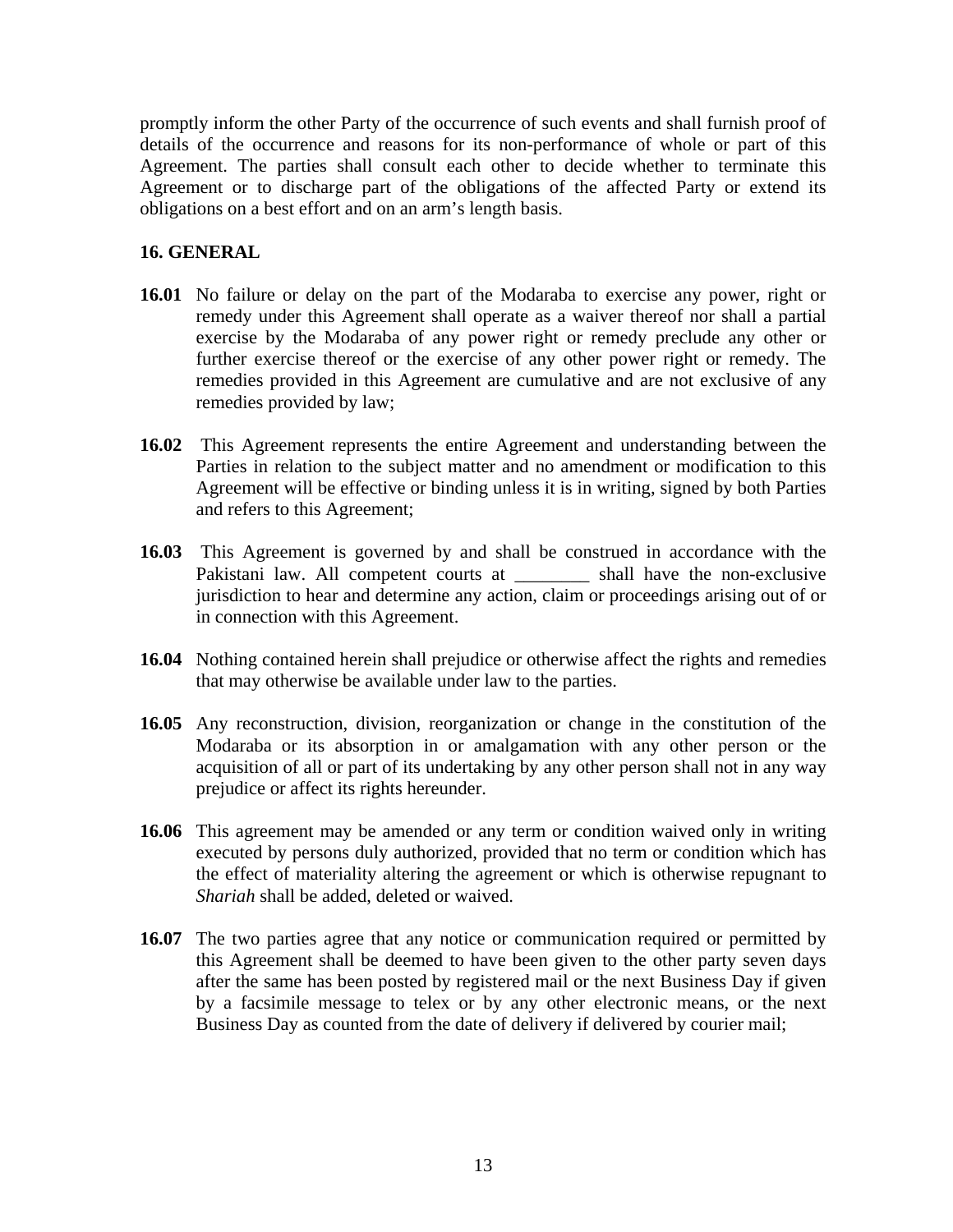**IN WITNESS WHEREOF,** the Parties to this Agreement have caused this Agreement to be duly executed on the date and year first aforementioned.

**Witnessed** 

**The Modaraba** 

**\_\_\_\_\_\_\_\_\_\_\_\_\_\_\_** 

**\_\_\_\_\_\_\_\_\_\_\_\_\_\_\_\_\_\_\_\_\_\_\_\_** 

**The Client** 

**Witnessed**

**1. Name:**\_\_\_\_\_\_\_\_\_\_\_\_\_\_\_\_\_\_\_\_\_\_\_\_

**2. Name:** \_\_\_\_\_\_\_\_\_\_\_\_\_\_\_\_\_\_\_\_\_\_\_\_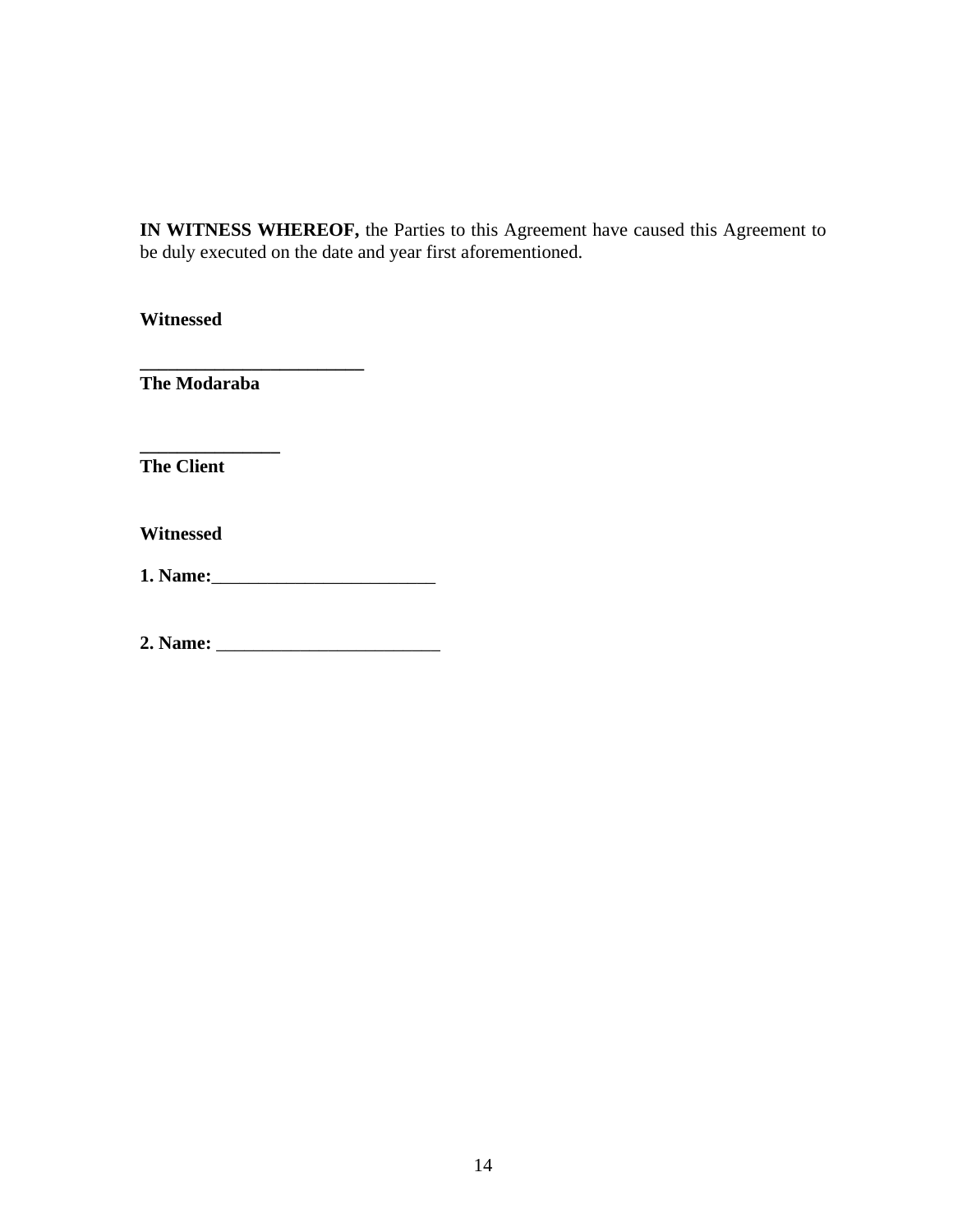## **APPENDIX- A**

# In the Name of Allah, the Merciful, the Compassionate **MODEL ISTISNA AGREEMENT**

# **WRITTEN OFFER**

Date:

To

\_\_\_\_\_\_\_\_\_\_\_\_\_\_\_\_\_\_\_\_\_\_\_\_\_\_\_\_\_\_\_\_\_\_ [Insert name and address of the Modaraba]

Dear Sirs,

# **Written offer for manufacture of Goods [insert description]**

Reference our recent meeting, we are pleased to confirm our willingness to manufacture the Goods subject to the following terms and conditions:

**(a)** Description of the Goods: --------------------------------------------------------------------------

--------------------------------------------------------------------------------------------------------------

----------------\* (attach details if required)

**(b)** Terms of delivery: **(c)** Terms of Payment: **(d)** Validity of the Offer: **(e)** Place of delivery:

**2.** We certify that:

**a)** There have not been any circumstances (i) that would materially and adversely affect the carrying on of the Manufacturer/Supplier's business and operations or the Manufacturer/Supplier's prospects or financial position, or (ii) which has made the fulfillment of the Manufacturer/Supplier's obligations;

**(b)** The delivery of the Goods by us to you shall not result in a breach of its organizational documents, any provision of any document to which the Manufacturer/Supplier is a party or by which the Manufacturer/Supplier is bound, or any applicable law, rule or regulation whether directly or indirectly.

Yours faithfully,

For and on Behalf of the Manufacturer/Supplier \_\_\_\_\_\_\_\_\_\_\_\_\_\_\_\_\_\_\_\_\_\_\_\_\_\_\_\_\_\_\_\_\_\_\_\_\_\_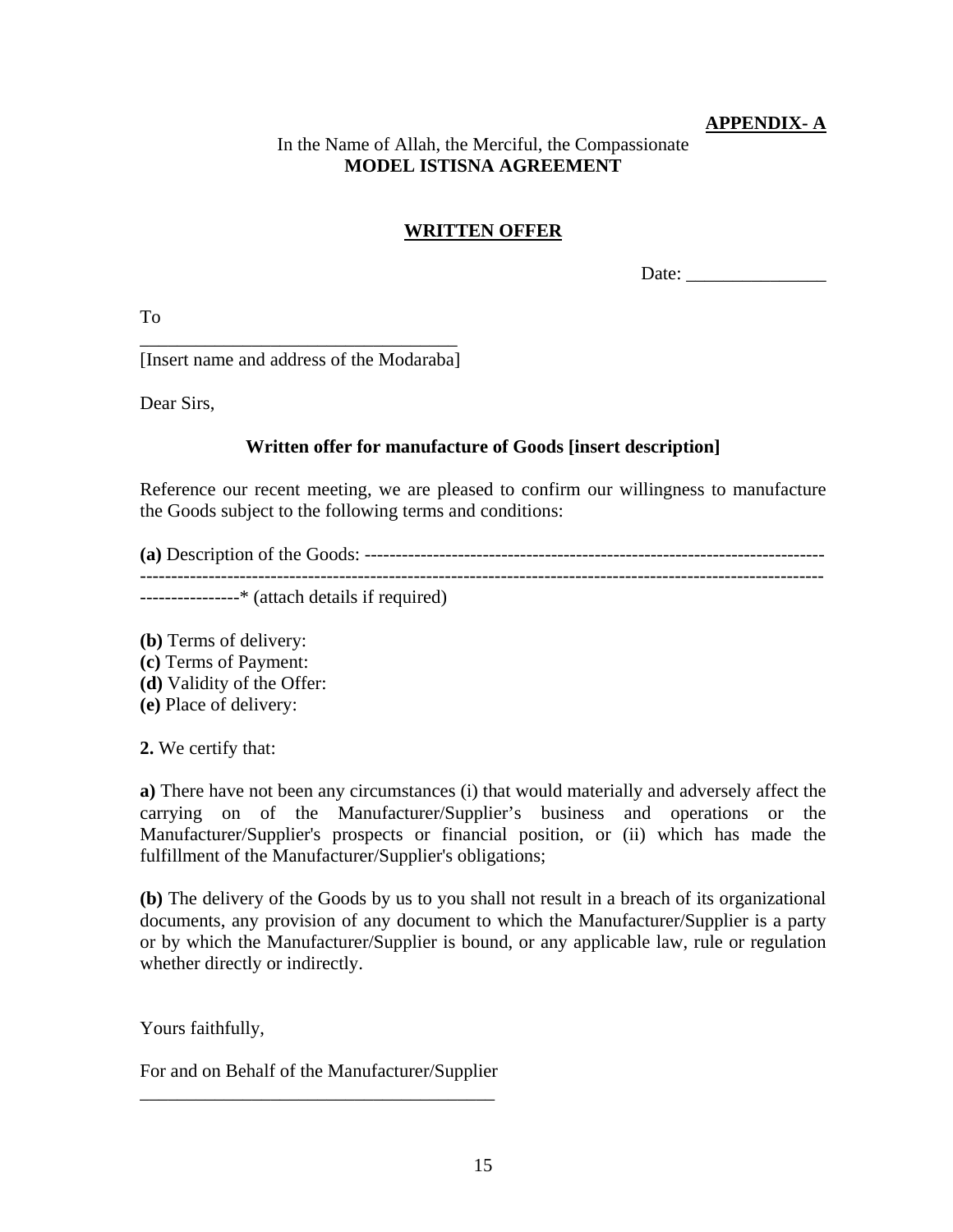## **APPENDIX- B**

# **GOODS RECEIVING NOTE**

Date\_\_\_\_\_\_\_\_\_\_\_\_\_\_\_

**To** 

## **[Insert name and address of the Manufacturer/Supplier]**

**\_\_\_\_\_\_\_\_\_\_\_\_\_\_\_\_\_\_\_\_\_\_\_\_\_\_\_\_\_\_\_\_\_\_\_\_\_\_\_\_\_\_\_\_** 

**Dear Sirs,** 

## **Istisna Agreement dated [ ] – Goods Receiving Note**

Reference to the above, we are pleased to inform you that we have received the Goods contracted to be delivered by you as per the following details:

- **a)** Date of Receipt:
- **b)** Time:
- **c)** Address:
- **d)** Description of Goods received:
- **e)** Additional remarks:

i. Subject to 1(e), we hereby confirm that there are no claims or liabilities against you.

Yours faithfully,

For and on Behalf of (Modaraba) \_\_\_\_\_\_\_\_\_\_\_\_\_\_\_\_\_\_\_\_\_\_\_\_\_\_\_\_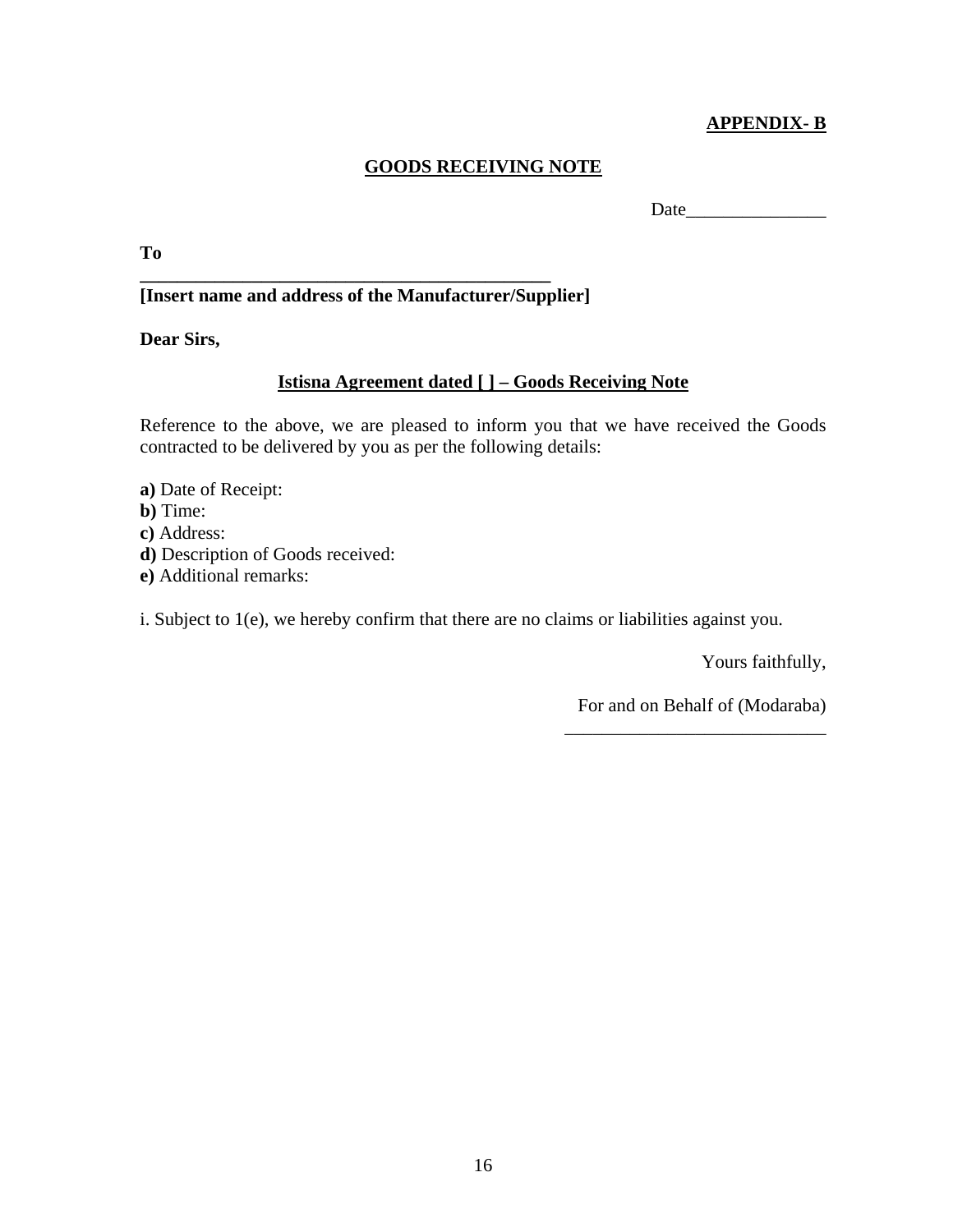## **Agreement to Sell**

## **THIS AGREEMENT TO SELL**

(the "Agreement") is made at \_\_\_\_\_\_\_\_\_\_\_ on \_\_\_\_\_\_\_\_ day of \_\_\_\_\_\_\_\_\_ by and

\_\_\_\_\_\_\_\_\_\_\_\_\_\_\_\_\_\_\_\_\_\_\_\_\_\_\_\_\_\_\_\_\_\_\_\_\_\_\_\_\_\_\_\_\_\_\_\_\_\_\_\_\_\_\_\_\_\_\_\_\_\_\_\_\_\_\_,

## **BETWEEN**

\_\_\_\_\_\_\_\_\_\_\_\_\_\_\_\_\_\_\_\_\_.

(hereinafter referred to as the "**Modaraba**" which expression shall where the context so permits mean and include its successors in interest and assigns) of the one part. AND

\_\_\_\_\_\_\_\_\_\_\_\_\_\_\_\_\_\_\_\_\_\_\_\_\_\_\_\_\_\_\_\_\_\_\_\_\_\_\_\_\_\_\_\_\_\_\_\_\_\_\_ (hereinafter referred to as the "**Customer**") which expression shall where the context so permits mean and include its successors in interest and assigns) of the other part. Whereas:

**1.** The Modaraba is acquiring the goods described in the Appendix 1 ("**Goods**") from the Manufacturer/ Supplier namely \_\_\_\_\_\_\_\_\_\_\_\_\_\_\_\_\_\_\_\_\_\_\_\_\_\_\_\_\_\_\_\_\_\_\_\_\_\_\_\_\_ ("**Manufacturer/Supplier**"); and

**2.** The Customer has requested vide written request dated .................. to purchase the Goods from the Modaraba on the terms and condition contained hereinafter..

## **NOW THEREFORE THIS AGREEMENT WITNESSETH:**

**1.** That the Modaraba agrees to sell and the Customer agrees to purchase the Goods (financed through Istisna Agreement dated \_\_\_\_\_\_\_) from the Modaraba at the price of Rs.

**3.** The Customer shall satisfy itself as to the quality and quantity of the Goods at the time of delivery and shall issue a Delivery Receipt in the form of Appendix 2 hereto.

**4.** Upon payment of the price, all rights and claims of the Modaraba against the Manufacturer/Supplier on account of warranties pertaining to the Goods shall stand assigned to the Customer. In case of any defect in the Goods, the Customer shall only have a claim against the Manufacturer/Supplier to the complete exclusion of the Modaraba.

**IN WITNESS WHEREOF**, the Parties to this Agreement have caused this Agreement to be duly executed on the date and year first aforementioned.

**<sup>2.</sup>** That the Customer shall pay the price of the Goods in advance to the Modaraba upon receipt of a notice from the Modaraba confirming that the Goods are ready for delivery to the Customer.